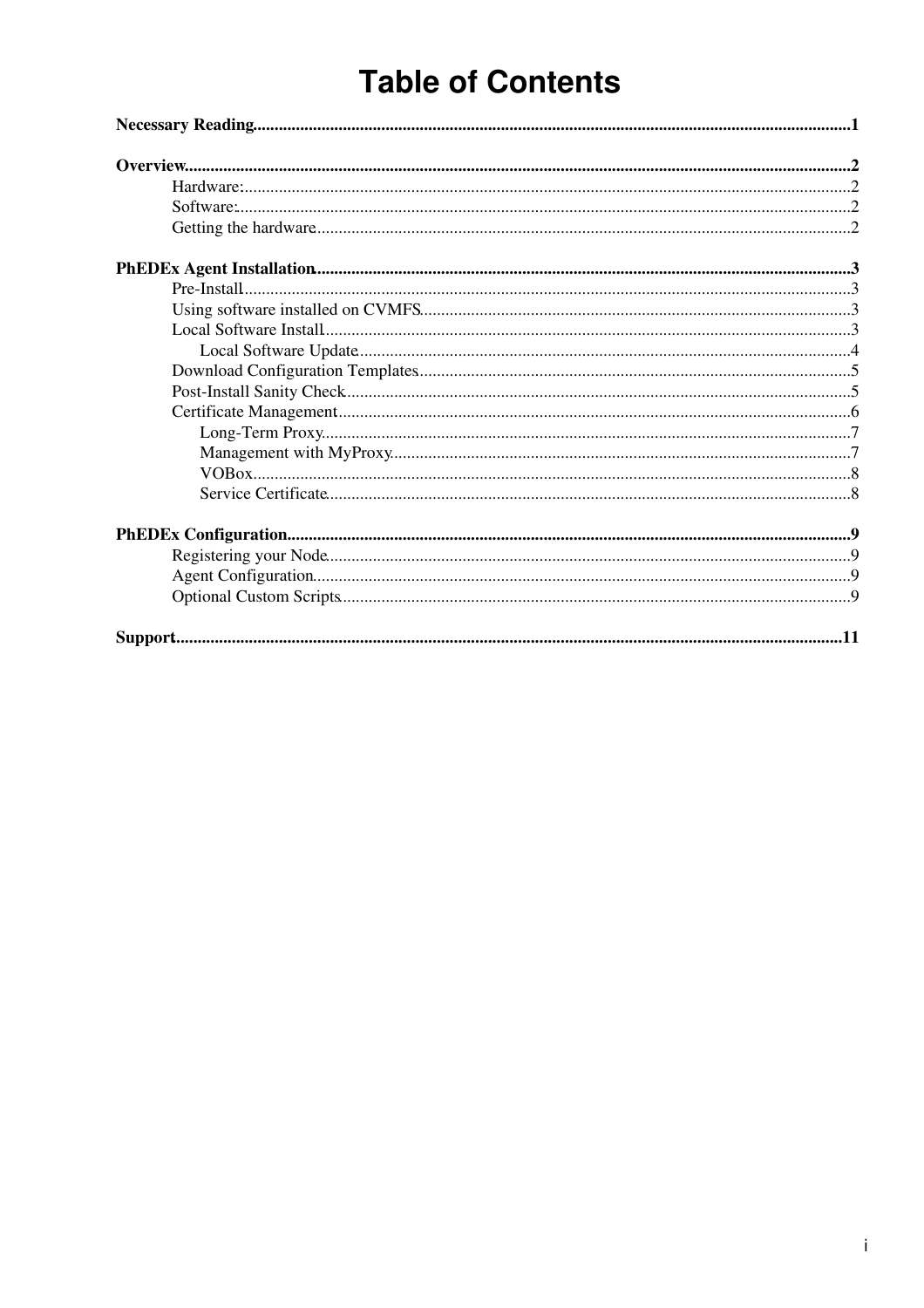# <span id="page-1-0"></span>**Necessary Reading**

If you are a lazy sysadmin who can't be bothered to read all the installation docs, here's the minimal reading list:

- 1. Pre-Install
- 2. Software Install
- 3. Create proxy certificate
- 4. Register your PhEDEx node
- 5. [Quick Agent Configuration](https://twiki.cern.ch/twiki/bin/view/CMS/PhedexAdminDocsAgentConfiguration#QuickConfiguration)

If you're lucky enough that a minimal install will work for your site (and it should for many T2 and T3 sites), you can stop here. However, [PhEDEx](https://twiki.cern.ch/twiki/bin/view/CMSPublic/PhEDEx) is a necessarily complex piece of software, so you'll probably have to troubleshoot problems anyway. [This guide will help you monitor data transfers.](https://twiki.cern.ch/twiki/bin/view/CMS/PhedexUserDocsMonitorData)

If you need to run FTS transfers, [additionally read this page](https://twiki.cern.ch/twiki/bin/view/CMS/PhedexAdminDocsCertsAndMyProxy)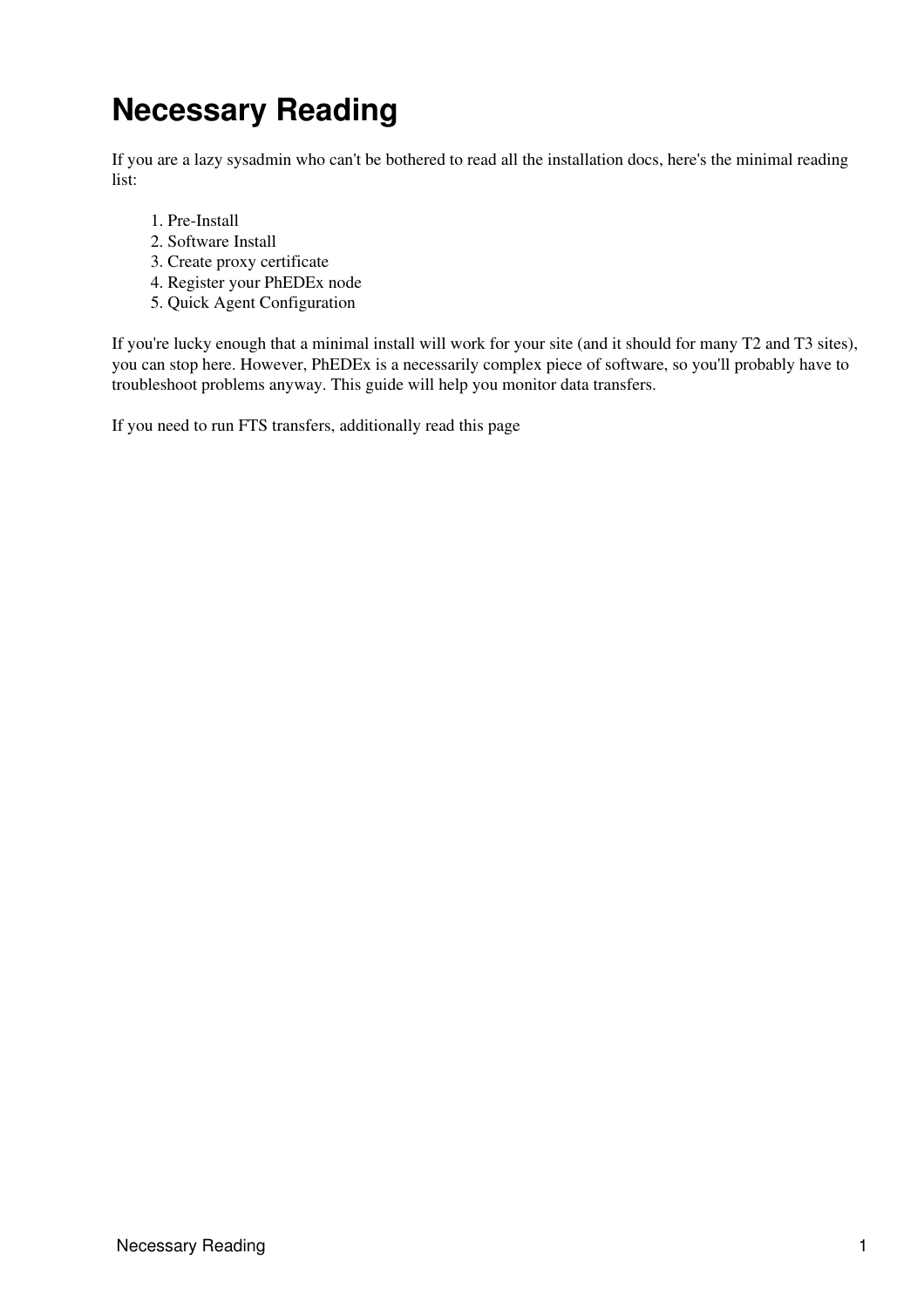# <span id="page-2-0"></span>**Overview**

To use PhEDEx to transfer files you need:

### <span id="page-2-1"></span>**Hardware:**

- 1. Storage element, preferably supporting the SRM interface. The common choices are dCache, Castor, or DPM. If you are a small site and only need to download files, you may be able to operate with only a large amount of disks mounted onto your PhEDEx machine; this will not achieve optimal performance by any metric.
- 2. Machine for running the agents.

### <span id="page-2-2"></span>**Software:**

The PhEDEx documentation will cover installing the software in this section.

- 1. PhEDEx agents
- 2. Transfer tools
- 3. Certificate management
- 4. Site-specific scripts

Once you have configured your PhEDEx machine, you will need to register your site in the transfer topology.

## <span id="page-2-3"></span>**Getting the hardware**

To act as a transfer node in the PhEDEx network, you will need a storage system. This can be either local or mounted disks, a managed storage system (Castor, dCache, DPM...), and may or may not be backed up by a tape mass storage system. Although you may be able to set up special agreements for transfer protocols used between sites - PhEDEx is protocol independent - by default, the following is required:

- FTS must be used when one of the endpoints is an LCG site.
- SRM may be used when both sides are in the OSG.

It is important that you have high-speed network connection to your disk pool. Setting this up is beyond the scope of this document, but it is advisable there to be a gridftp network access path that bypasses firewalls.

You will also need a computer on which you will run the agents. This needs to be an SL6/x86\_64 system. You need access to local or mounted disk space on the machine; AFS will not do. You do not need large amounts of disk space, network bandwidth, or CPU capacity on this machine. If you are using a client which uses up a large amount of memory per process (such as srmcp) **and** would like to achieve several Gbps transfer rates, you might need a significant amount of memory on the machine.

For LCG sites, you may also utilize a VO box for CMS at your site. It will be configured as a LCG UI plus VO box specific services: gsissh and proxy-renewal. [Please read this link for more details.](https://twiki.cern.ch/twiki/bin/view/CMSPublic/PhedexAdminDocsVoBox)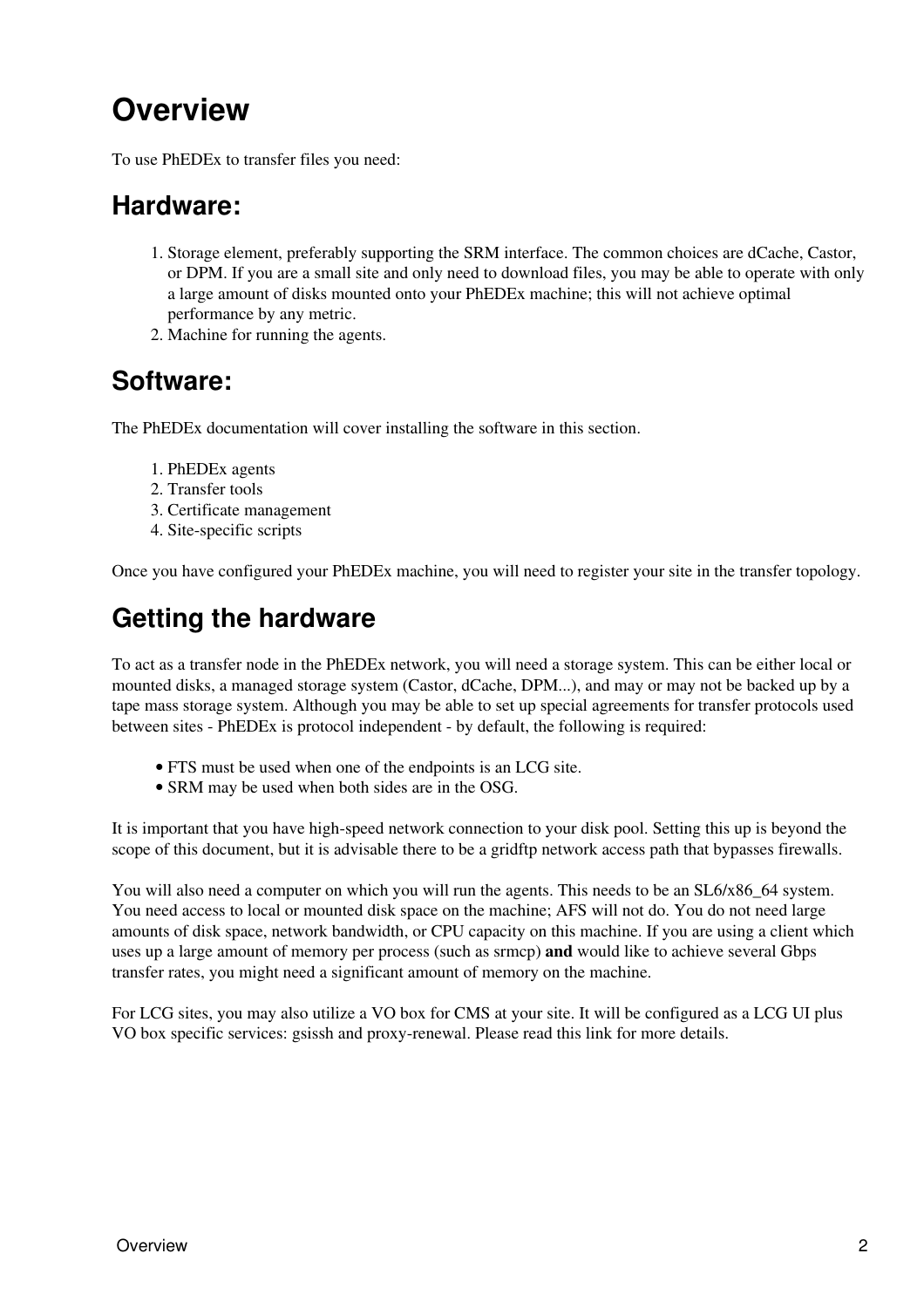## <span id="page-3-0"></span>**PhEDEx Agent Installation**

#### <span id="page-3-1"></span>**Pre-Install**

While a standalone box is not required, a lot of sites have chosen to dedicate one to PhEDEx. PhEDEx is designed to be run as its own user; usually sites create a user called "phedex". When upgrades are announced for major releases, it is usually recommended to completely reinstall rather than attempt an upgrade.

In this manual, we will make the following assumptions:

- PhEDEx is installed on agenthost.site.edu.
- The phedex user is "phedex".
- The site name is TX\_FOO\_Buffer.

Before installing the software, you should create a few empty directories:

```
 cd /home/phedex
 mkdir -p state logs gridcert
 chmod 700 gridcert
```
The **state** directory is where agents keep their working states; **logs** is where logs are kept for each agent; **sw** is the software install directory; and **gridcert** is where you should keep your grid proxies.

You can configure your [PhEDEx](https://twiki.cern.ch/twiki/bin/view/CMSPublic/PhEDEx) box to use the software deployed on CVMFS, or install the software locally. Both options are covered in the following subsections.

#### <span id="page-3-2"></span>**Using software installed on CVMFS**

Starting with the release of [PhEDEx](https://twiki.cern.ch/twiki/bin/view/CMSPublic/PhEDEx) 4.2.0, [PhEDEx](https://twiki.cern.ch/twiki/bin/view/CMSPublic/PhEDEx) is automatically deployed on [CVMFS](https://twiki.cern.ch/twiki/bin/view/CMSPublic/CernVMFS4cms). You can simply point your sw installation directory to cvfms:

```
export sw=/cvmfs/cms.cern.ch/phedex
ln -s $sw sw
```
Set variables for the current architecture and version:

```
myarch=slc6_amd64_gcc493 # for 4.2.X on SLC6
version=4.2.1 # for 4.2.1 on SLC6
```
FInally create a symbolic link to the current version:

rm -f PHEDEX; ln -s \$sw/\$myarch/cms/PHEDEX/\$version PHEDEX

In case of upgrade, you just need to repeat this procedure to update the PHEDEX symlink.

#### <span id="page-3-3"></span>**Local Software Install**

Software installation is done through the [cmspkg](https://github.com/cms-sw/cmspkg)  $\sigma$  program, which is installed running the bootstrap script. The entire process should take around 5 minutes. Please check the [prerequisites](https://twiki.cern.ch/twiki/bin/view/CMSPublic/SDTCMSSW_aptinstaller#Prerequisites) for CMS software installation.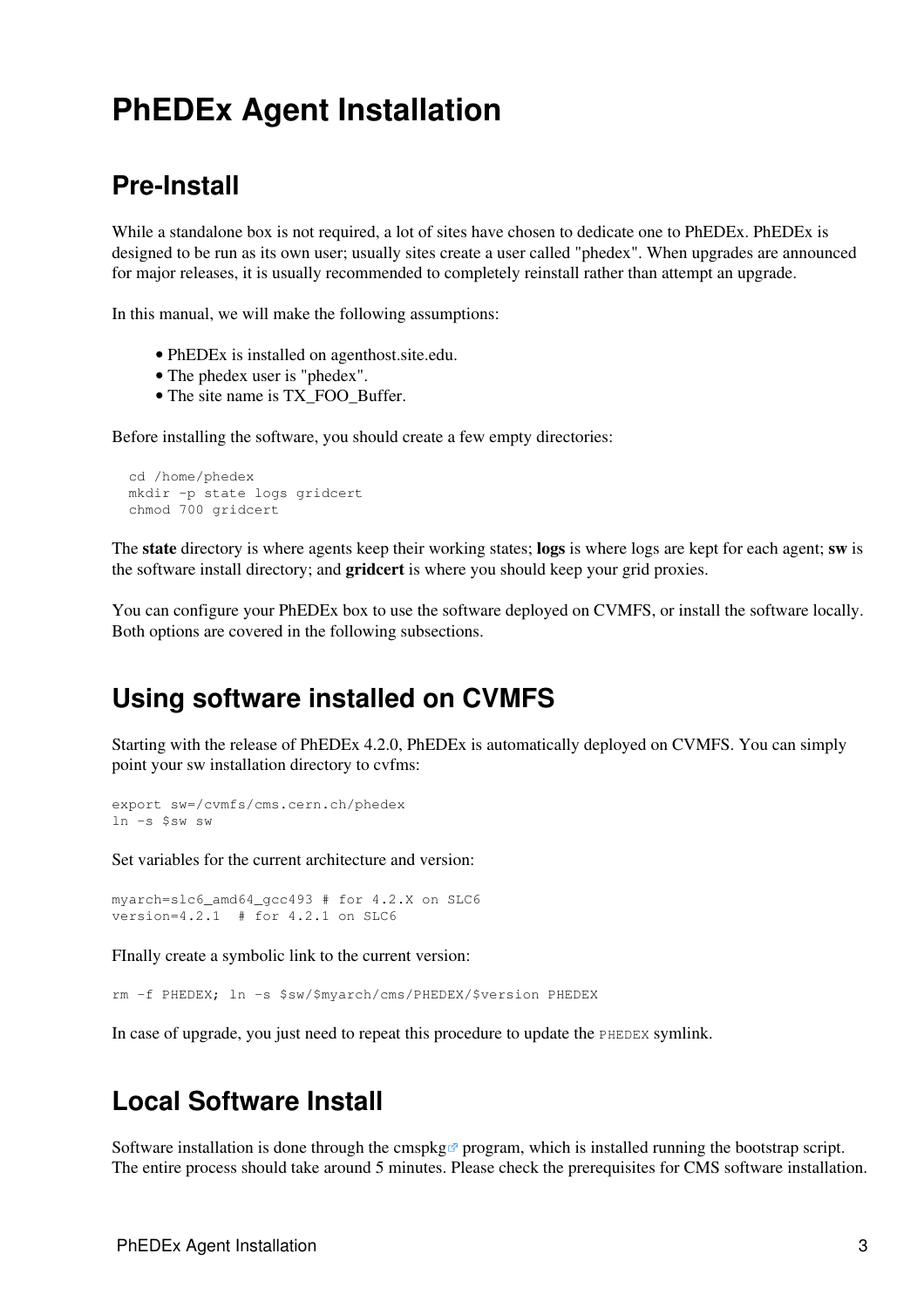#### PhedexAdminDocsInstallation < CMSPublic < TWiki

First set a variable for your architecture. You will need a 64-bit, RHEL-6 derivative and you can install PHEDEX<sub>1-2</sub>1 or newer.

```
myarch=slc6_amd64_gcc493 # for 4.2.X on SLC6
repo=comp # for 4.2.1 on SLC6
```
Then create a directory for software installation:

```
mkdir sw
export sw=$PWD/sw
```
Now configure the CMS software area with the following commands:

```
wget -O $sw/bootstrap.sh http://cmsrep.cern.ch/cmssw/repos/bootstrap.sh
sh -x $sw/bootstrap.sh setup -path $sw -arch $myarch -repository $repo 2>&1|tee $sw/bootstrap_$my
$sw/common/cmspkg -a $myarch update
$sw/common/cmspkg -a $myarch search PHEDEX|grep PHEDEX+
```
Then set a variable for the version of PhEDEx you are going to install. Please use the latest formal release (e.g. not a pre-release) unless you know what you are doing. The list of available versions is found in the cmspkg search output:

```
version=4.2.1 # for 4.2.1 on SLC6
```
Finally install PhEDEx:

```
$sw/common/cmspkg -a $myarch install cms+PHEDEX+$version
rm -f PHEDEX; ln -s $sw/$myarch/cms/PHEDEX/$version PHEDEX
```
#### <span id="page-4-0"></span>**Local Software Update**

Updating an existing software installation does not require you repeat all the steps above. Simply set the variables \$sw, \$repo, \$myarch, and \$version as described above:

```
export sw=(insert path to your sw directory here)
myarch=slc6_amd64_gcc493
repo=comp
version=4.2.1
```
**2016-08-23 IMPORTANT NOTE:** With the release of [PhEDEx](https://twiki.cern.ch/twiki/bin/view/CMSPublic/PhEDEx) 4.2.0, [PhEDEx](https://twiki.cern.ch/twiki/bin/view/CMSPublic/PhEDEx) RPMs are now installed with cmspkg. **If you have an existing sw area bootstrapped with apt, you can use the following procedure to update your existing area** After the bootstrap, apply the rest of the standard upgrade instructions below.

```
# Only if upgrading from PHEDEX_4_1_X or below to PHEDEX_4_2_X or above.
wget -O $sw/bootstrap.sh http://cmsrep.cern.ch/cmssw/repos/bootstrap.sh
sh -x $sw/bootstrap.sh setup -path $sw -arch $myarch -repository $repo 2>&1|tee $sw/bootstrap_$my
```
Then simply run:

```
$sw/common/cmspkg -a $myarch update
$sw/common/cmspkg -a $myarch search PHEDEX|grep PHEDEX+
$sw/common/cmspkg -a $myarch install cms+PHEDEX+$version
rm -f PHEDEX; ln -s $sw/$myarch/cms/PHEDEX/$version PHEDEX
# Then remember to edit your PhEDEx configuration files increasing the value of the PHEDEX_VERSIC
```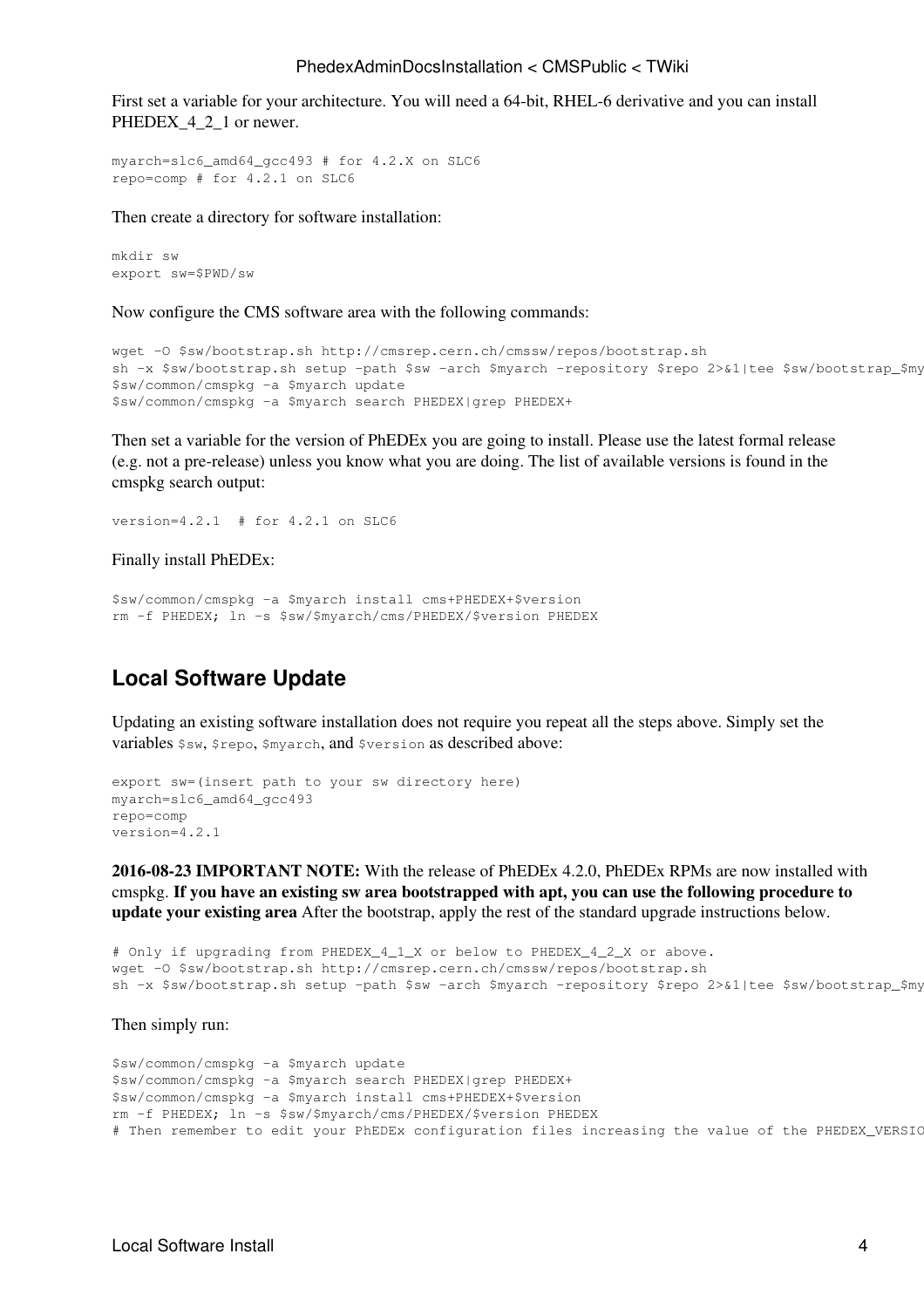### <span id="page-5-0"></span>**Download Configuration Templates**

Once the software has been installed, one must configure it. As PhEDEx is designed to run in many environments (T0 CERN, T1 sites with tape backends, T2 sites with disk only, or even T3 sites with no storage element), there are a wide range of configurations it must support; creating your own from scratch may be quite overwhelming.

For this reason, all of the site configurations are kept in the gitlab repository. You will want to start from the template, adjust it for your site, then commit your own changes to SITECONF. As "Site Admin" for TX\_Y\_Z in [SiteDB,](https://twiki.cern.ch/twiki/bin/view/CMSPublic/SiteDB) you should have permission to push config files to the SITECONF/TX\_Y\_Z project in gitlab (the directory must contain at least one file in order for the commit to do someting). See here for more about gitlab: <https://twiki.cern.ch/twiki/bin/view/CMSPublic/SiteConfInGitlab>

The following commands check out your SITECONF directory:

```
 cd /home/phedex
 mkdir SITECONF
 cd SITECONF
 # requires ssh key to be set up properly, see docs
 git clone ssh://git@gitlab.cern.ch:7999/SITECONF/<name_of_site>.git 
 # update files using your prefered editor, for instance
vi <name_of_site>/PhEDEx/a_new_file.txt
 # remember that any new files need to be added explicitly, i.e.
 git add <name_of_site>/PhEDEx/a_new_file.txt 
 git commit -m "<comment describing the update>" 
 git push
```
The templates are available in **~/PHEDEX/Custom/Template**. At a minimum, you will want to copy and edit these files, placing them in the **~/SITECONF/TX\_Y\_Z/PhEDEx/** directory:

- Config
- ConfigPart.Common
- ConfigPart.Export
- ConfigPart.FTSDownload
- ConfigPart.Verify
- ConfigPart.Watchdog
- FileDownloadGFALVerify
- FileDownloadGFALDelete
- ProxyRenew

If you do not have a storage.xml file, you will also want to copy that one over.

Edit the files customizing them to your site needs!

[Agent configuration is covered here.](https://twiki.cern.ch/twiki/bin/view/CMS/PhedexAdminDocsAgentConfiguration)

### <span id="page-5-1"></span>**Post-Install Sanity Check**

The RPMs include part of the PhEDEx environment setup, while the config files written above will provide the rest. To test your RPM install, try the following command:

source \$sw/\$myarch/cms/PHEDEX/\$version/etc/profile.d/env.sh

You should verify the following environment variables are set:

• PATH

Download Configuration Templates 5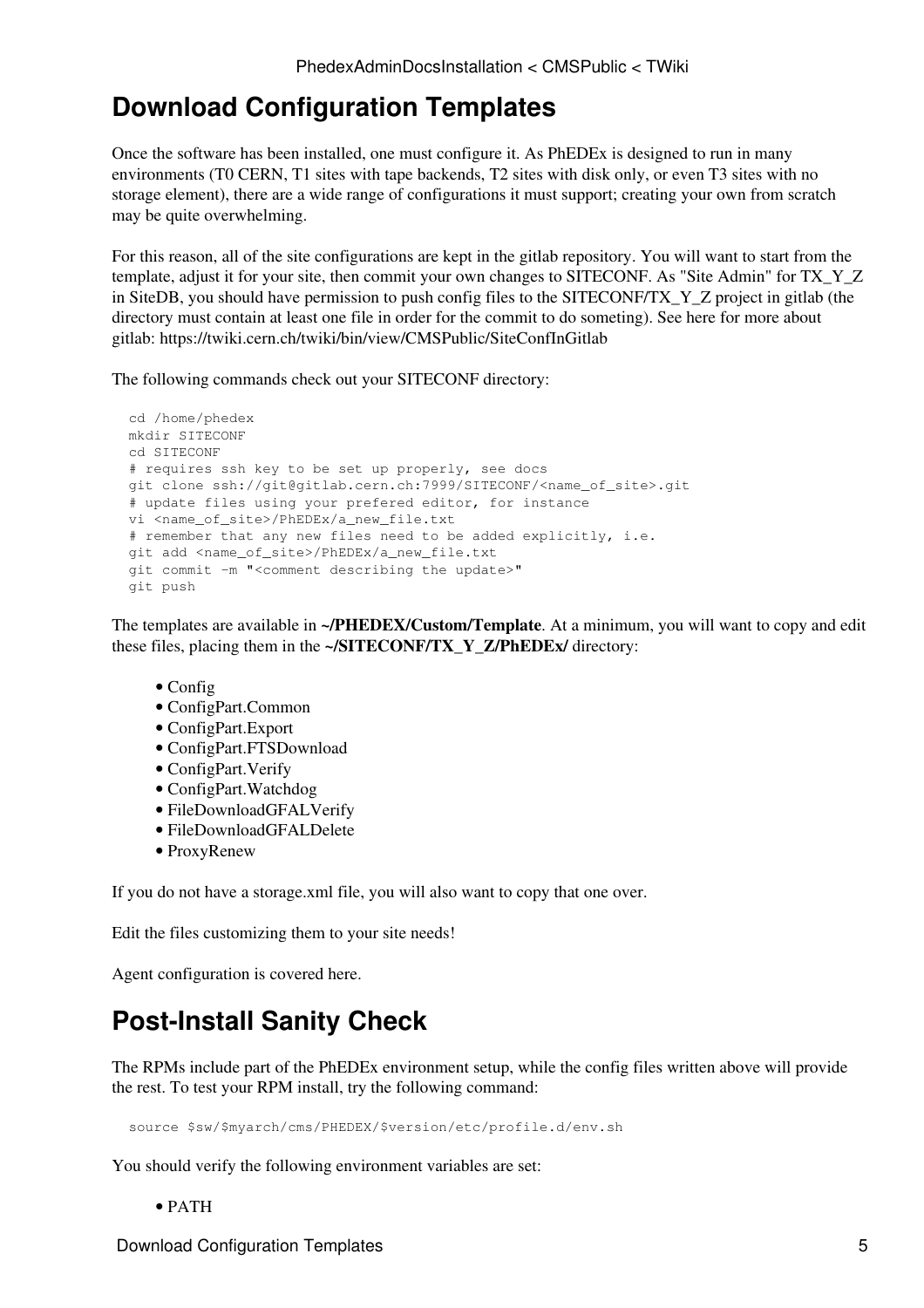- LD\_LIBRARY\_PATH
- PERL5LIB
- MYPROXY\_SERVER
- X509\_USER\_CERT
- X509\_USER\_KEY
- X509 USER PROXY
- ORACLE\_HOME

Ensure the following commands exist and work:

- A transfer client such as gfal-copy (from LCG) or lcg-cp (from LCG) or srmcp (from OSG/LCG)
	- WARNING: srmcp included in dcache-srmclient-2.10.7 has known issues, it is recommended ♦ to use an older version of the client until further notice
- voms-proxy-init (from OSG/LCG)
- voms-proxy-info (from OSG/LCG)
- myproxy-init (from OSG/LCG)
- myproxy-get-delegation (from OSG/LCG)
- glite-transfer-submit (from LCG)
	- Currently (as of 2016-05-23) the required version of the FTS client rpm is fts2-client-2.2.9-1 ♦ (from EMI-3 UI, for EGI sites) or glite-fts-client-3.7.4-9.osg32 (included in OSG3.2, for OSG sites).
- fts-transfer-submit (from LCG)
	- Currently (as of 2017-04-12) the required version of the FTS3 client rpm is fts-client 3.6.8 ♦ (recommended, from EPEL) or fts-client 3.5.7 (known to work, on cvmfs)

You will need to make sure all these commands are either in the user's environment (i.e., place the appropriate setup scripts in **~/.bashrc**) or are included in the environment session in **ConfigPart.Common** ([see agent](https://twiki.cern.ch/twiki/bin/view/CMS/PhedexAdminDocsAgentConfiguration) [config page\)](https://twiki.cern.ch/twiki/bin/view/CMS/PhedexAdminDocsAgentConfiguration).

To set up the environment that each download agent will use, try the following command:

```
cd $sw/..
eval `PHEDEX/Utilities/Master -config ~/SITECONF/TX_Y_Z/PhEDEx/Config environ`
```
It is recommended that you hand-test **gfal-copy/lcg-cp/srmcp** downloads from another site, such as your local T1. Make sure you use the above command so your tests will use the same environment as the download agent will.

### <span id="page-6-0"></span>**Certificate Management**

To run the transfer agents, you need to have a grid certficate and be registered to the CMS VO. Note that LCG policy states that all file transfers must be done with personal certificates, not service certificates.

(If you are in a hurry to set things up or to try things out, you may wish to skip this section and come back to the certificate management once you have all the rest running fine. Just create a normal grid proxy certificate and off you go.)

There are three recommended configurations:

- Long-Term Proxy. Easiest.
- MyProxy. Recommended, but may be difficult to get working.
- VOBox. For LCG site only.
- Service Certificate. Only recommended for sites which do not need to interact with the LCG.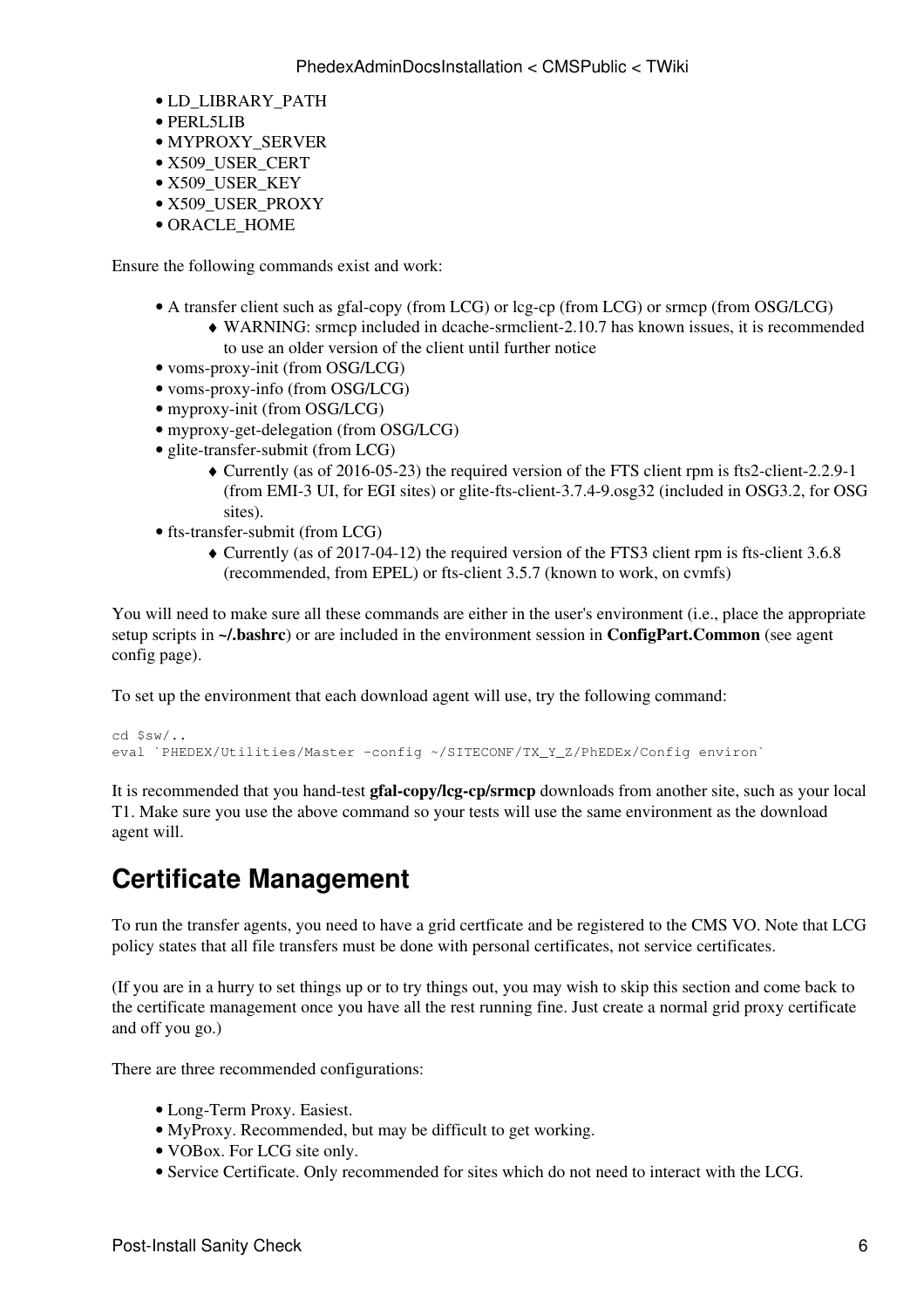#### <span id="page-7-0"></span>**Long-Term Proxy**

This is the easiest option. Set up the grid UI environment on a computer that has your grid certificate installed, and create the proxy with this command:

voms-proxy-init -voms cms -valid 192:00

The created proxy will be in the following location:

```
/tmp/x509upu`id -u`
```
Here, `id -u` should evaluate to your user ID. Copy the above proxy certificate into the following file:

```
/home/phedex/gridcert/proxy.cert
```
The created proxy will be valid for 192 hours, or 8 days. So, every 8 days, you must repeat this process.

#### <span id="page-7-1"></span>**Management with MyProxy**

We recommend obtaining a service or host certificate, loading a long-lived personal proxy into myproxy, then using the service certificate to renew a short-lived proxy which is then used by the transfers. This is not easy to get right, mainly because myproxy generally gives useless error messages if anything happens to go wrong, but it does reduce operational burden considerably.

If there will be only one person administering the agents at your site, it's simplest to use your personal certificate. We recommend following these conventions (**X509\_USER\_PROXY** is **/home/phedex/gridcert/proxy.cert**):

1. Once a month, load a proxy certificate to myproxy service

```
 grid-proxy-init
 myproxy-init -c 720
```
Extract the proxy into the certificate directory 2.

cp /tmp/x509up\_u\$(id -u) \$X509\_USER\_PROXY

- Make sure the \$X509\_USER\_PROXY is set in the environment when you start transfer agents. Make 3. sure \$X509\_USER\_KEY and \$X509\_USER\_CERT are **not** set.
- 4. Periodically (e.g. every four hours in cron job) update the proxy:

myproxy-get-delegation -a \$X509\_USER\_PROXY -o \$X509\_USER\_PROXY --voms cms

For using a service certificate the instructions are similar, but slightly more complicated because the certificates must be properly protected. First of all, you need to obtain a service certificate, e.g. for **phedex/agenthost.your.site.edu**. Then obtain a unix group with all service administrators as members. Change directory **/home/phedex/gridcert** to this group and make it group-writeable. Copy the service **hostcert.pem** and **hostkey.pem** certificate files into this directory.

Then the administrator starting the service should:

1. Once a week, load a proxy certificate to myproxy service

```
 grid-proxy-init
 myproxy-init -l foo_phedex -R "phedex/agenthost.your.site.edu" -c 720
```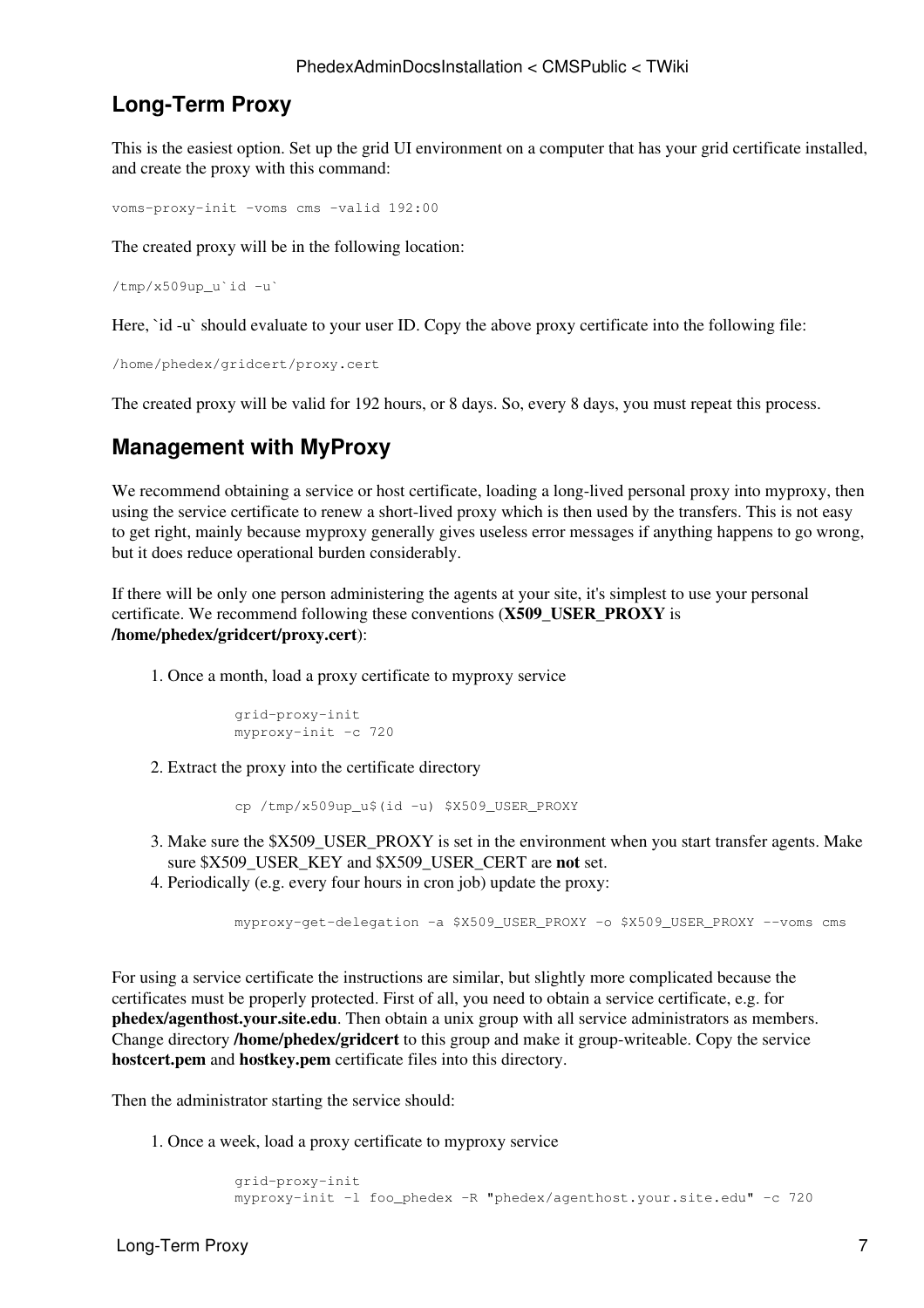As yourself, extract the proxy into the certificate directory 2.

```
 mv /tmp/x509up_u$(id -u) /home/phedex/gridcert/
 chmod 660 /home/phedex/gridcert/x509*
```
The **phedex** admin account should run something like **ProxyRenew** once an hour as a cron job.

[More details about the management of VOMS proxies with myproxy found here](https://twiki.cern.ch/twiki/bin/view/CMS/PhedexAdminDocsVomsProxies).

#### <span id="page-8-0"></span>**VOBox**

An alternative is asking grid admins at your site to set up a VO box. Proxy renewal will come "for free" with properly installed VO box. [More details found here](https://twiki.cern.ch/twiki/bin/view/CMSPublic/PhedexAdminDocsVoBox).

#### <span id="page-8-1"></span>**Service Certificate**

Not all sites have restrictions on downloads using service certificates. Get a service certificate for **phedex/agenthost.site.edu**, and place the certificate and key file in **/home/phedex/gridcert**. Once placed, this will not require renewal until the certificate itself expires (after one year).

If using **srmcp**, you will need to alter your configuration to force it to use the service certificate instead of a proxy. You will want to use the following options:

- -x509\_user\_cert=/home/phedex/gridcert/servicecert.pem
- -x509\_user\_key=/home/phedex/gridcert/servicekey.pem
- -use\_proxy=false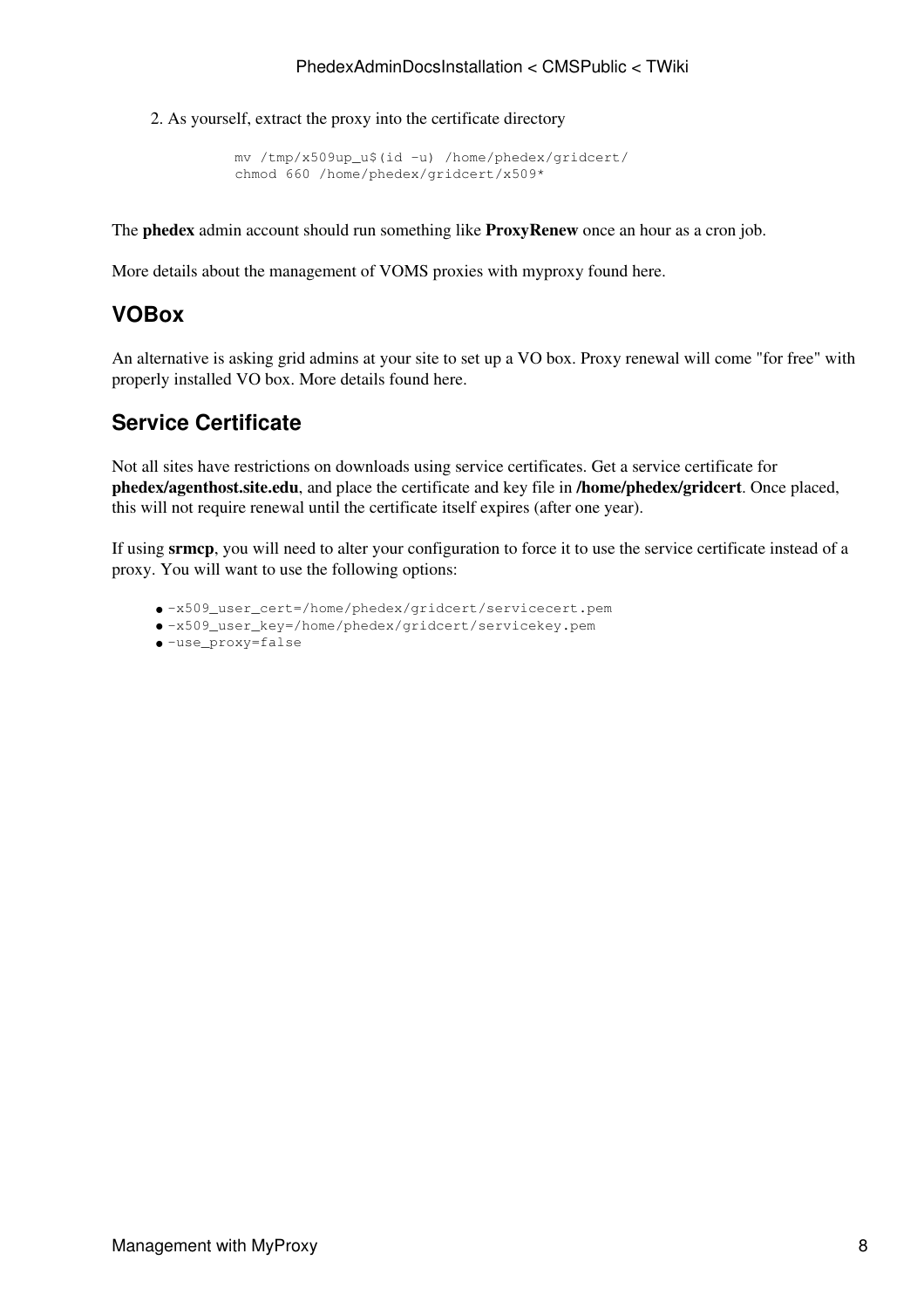# <span id="page-9-0"></span>**PhEDEx Configuration**

### <span id="page-9-1"></span>**Registering your Node**

To be able to transfer any files in our out, your site must become part of the CMS transfer topology. Please review the necessary steps outlined in [Setting up a brand new site.](https://twiki.cern.ch/twiki/bin/view/CMSPublic/AddCmsSite)

Access to the [PhEDEx](https://twiki.cern.ch/twiki/bin/view/CMSPublic/PhEDEx) database from outside CERN is firewalled, and your hosts will need to be granted access. Please send a mail to **Physics-Database.Support AT cern.ch** and **cms-phedex-admins AT cern.ch** asking for your host(s) to be allowed to connect. You should give the name of the domain or subnet that needs access. Ideally this domain/subnet should not contain too many machines, but it should be open enough that you can change hosts without having to repeatedly ask for new holes in the firewall.

This is a one-time thing, unless you keep changing subnets etc.

## <span id="page-9-2"></span>**Agent Configuration**

CMS encourages all sites to keep the configurations of their CMS services in the SITECONF area in the gitlab repository. If you do not have a SITECONF directory for your site, please request one from the CMS Site Support Team.

[Agent configuration is covered in a separate page.](https://twiki.cern.ch/twiki/bin/view/CMS/PhedexAdminDocsAgentConfiguration) The agent configuration page goes into much more detail than this one. Read the *Quick Configuration* section if you are impatient.

PhEDEx uses simple text configuration files that describes the agents that should run for your site. The purpose of the configuration files is to make the agent management easy, and to capture a self-contained environment including everything required to run the agents. There is usual one "master" file called **Config** which sets up some basic environment information, then imports other partial config files. The partial config files (such as ConfigPart.FTSDownload, ConfigPart.Export, ConfigPart.Common, etc) each describe the setup of one or two agents. By adding or removing IMPORT lines in the **Config** file, you can edit the list of agents which are run by default.

If you follow the template config files, you usually only have to edit **Config** and one or two lines in the download files.

All nodes should run three agents: **FileDownload**, **FileExport** and **FileRemove**. Sites with a tape storage (PhEDEx MSS node) also need to run tape migration agents such as **File{Castor,DCache}Migrate** and a stager agent such as **File{Castor,DCache}Stager**. You can even use **!FileDownload** with suitable options to copy between local storage nodes, for example if you have separate disk and tape storage systems.

Other activities, including synchronisation with DBS and DLS and routing files, are controlled by the CERN agents, and you will not need to set these up.

### <span id="page-9-3"></span>**Optional Custom Scripts**

Some sites will require customized scripts; most sites won't. You would normally have:

- 1. For the file FileDownload agent:.
	- ♦ FileDownloadVerify to validate downloaded file.
	- FileDownloadDelete to clean up failed downloads. Both of these scripts may be taken from ♦ the **PHEDEX/Custom/Templates** directory, usually without modification.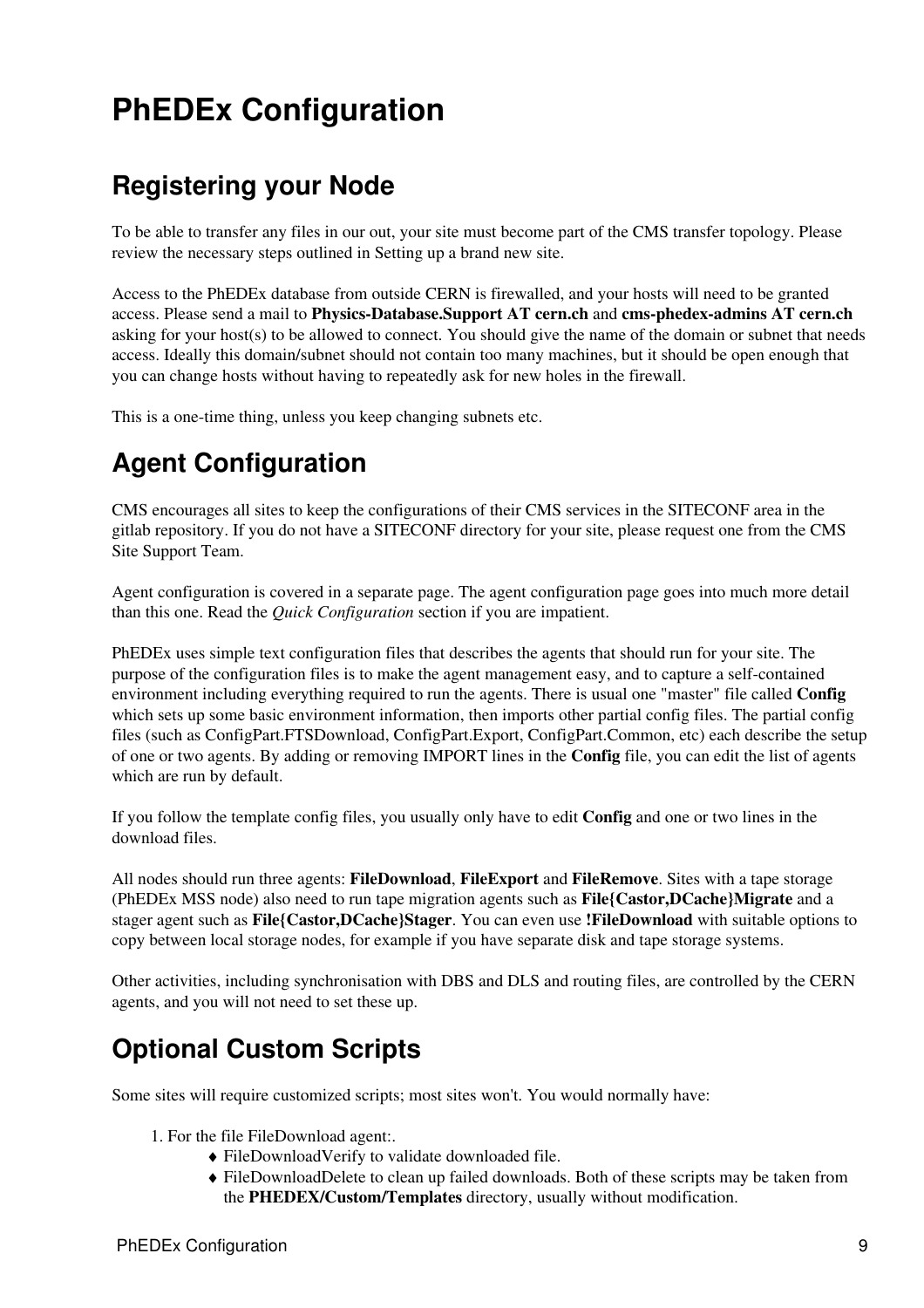- Archive all your logs to a safe place. See **AFSCrontab** and **LogArchive** in 2. **SITECONF/T1\_CH\_CERN/PhEDEx**.
- 3. Renew your proxy. See **VomsProxyRenew** in **SITECONF/T1\_CH\_CERN/PhEDEx**.